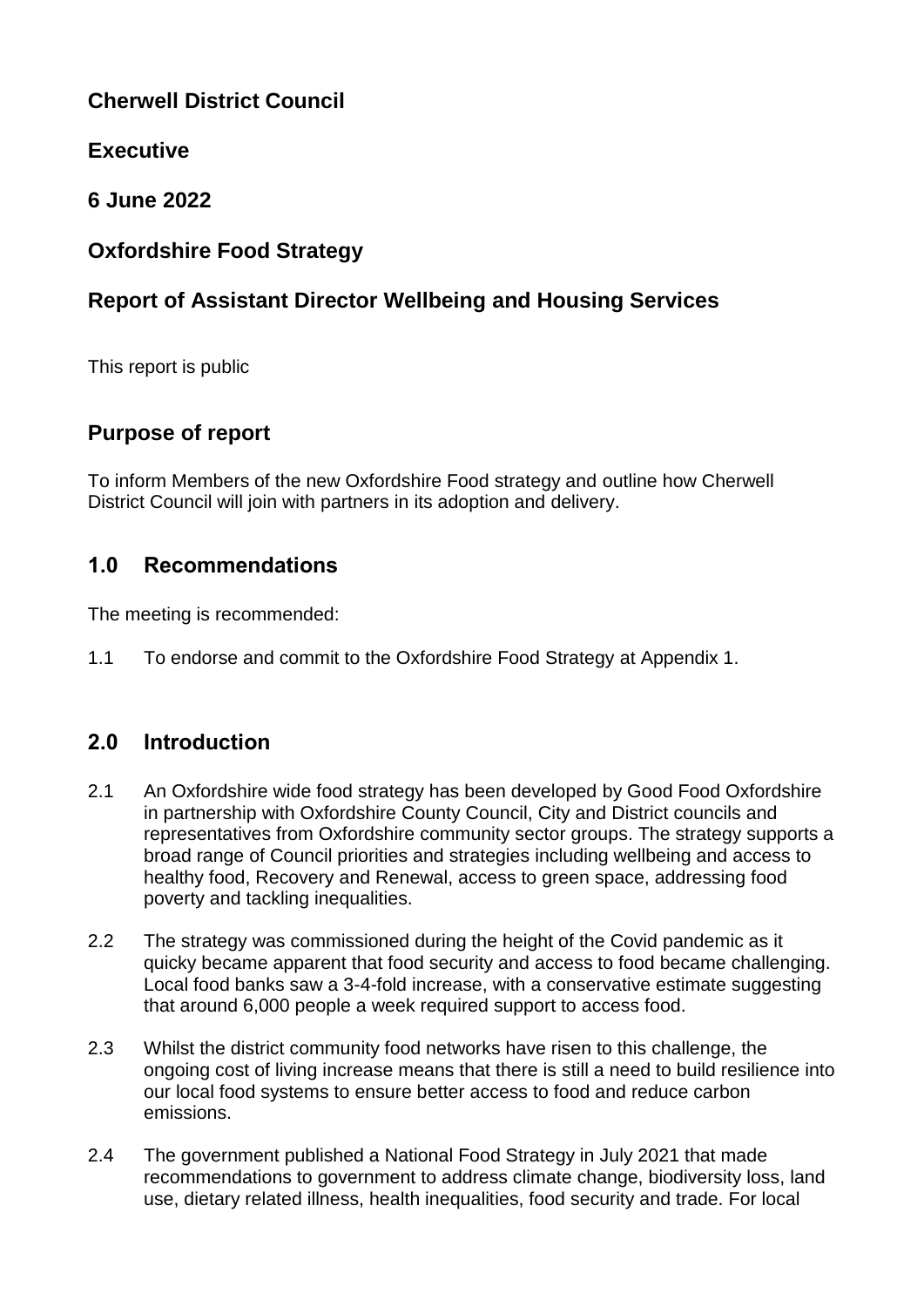government, it recommends that local authorities work with communities and partners to develop local food strategies to reduce health inequalities.

## **3.0 Report Details**

### **Developing the strategy**

- 3.1 The Oxfordshire Food Strategy has been developed by a multi-stakeholder partnership including county and district councils, community groups, local food producers and other major institutions. It has been developed to tackle the challenges of health and wellbeing; climate change and biodiversity; fair incomes and employment and a vibrant and sustainable food system. Part 1 of the strategy (attached as annex 1) seeks to identify priority areas for action, links to existing initiatives and policy and showcase examples of excellence that can be learnt from and built upon.
- 3.2 Public and stakeholder engagement led by Good Food Oxfordshire in developing the strategy initially took place during August – October 2021. This included consulting with relevant Councillors/officers and across Oxfordshire with County, District and City representation, farmers markets and producers and members of the public attending food related events. A detailed timeline of engagement events will be published on the Good Food Oxfordshire website.
- 3.3 As Cherwell District Council we will be one of the partner authorities looking to commit to the strategy working toward approving the strategy in the same democratic round as the other local authorities in the partnership.
- 3.4 To support the ambitions of the strategy, action plans will be developed in partnership in the summer of 2022 which will be tailored to meet the different needs of each city/district area and working in partnership with established community groups in each local area. Cherwell's action plan and how monies received would be spent will be prepared for approval in autumn 2022.
- 3.5 The action plan will link into a number of Cherwell's priorities, including:
	- Support and encourage active lifestyles and health and wellbeing.
	- Work with partners to address the causes of health inequality and deprivation.
	- Work towards our commitment to be carbon neutral by 2030.
	- Promote the green economy.
	- Support waste reduction, re-use and recycling.
	- Work with partners to support skills development and innovation.
	- Support our most vulnerable residents.
- 3.6 The Oxfordshire Food Strategy has been created in partnership because it is recognised that in order to address the challenges of food poverty, food supply, climate change and public health tipping points we need a whole system approach.
- 3.7 The strategy presents a vision which seeks to ensure that everyone in Oxfordshire can enjoy the healthy and sustainable food they need every day through the following ambitions: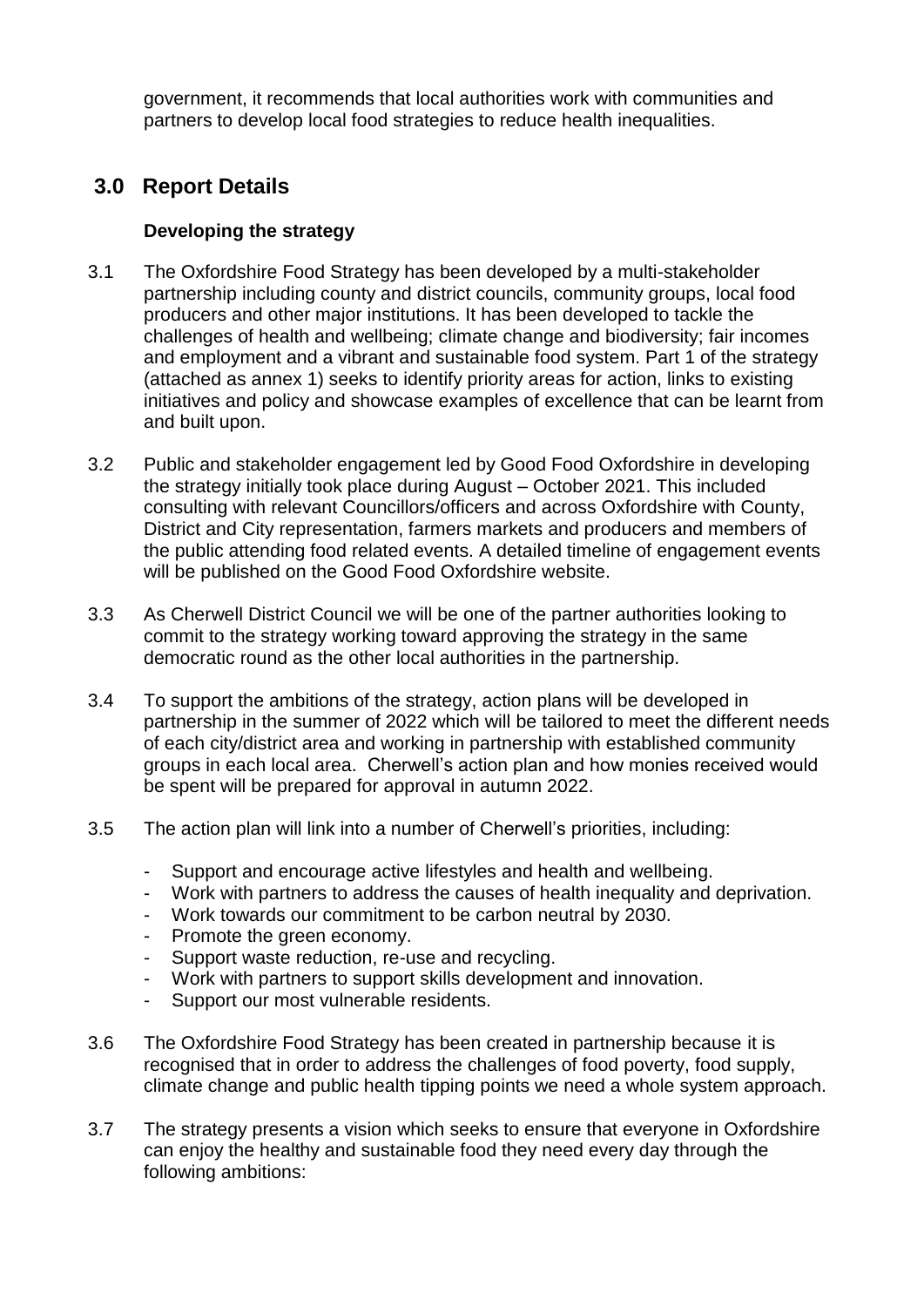- a. Food justice: healthy and sustainable food is affordable and accessible to everyone
- b. Sustainable food economy: Local food businesses flourish, with more productions, more outlets, more employment, and better standards for workers
- c. Good food movement: more people can enjoy and engage with healthy, sustainable food and 'good food for everyone' is part of our culture
- d. Food for the planet: We waste less food and the food that we do produce, consume and waste has a less negative impact on the planet
- e. Sustainable supply chains: More locally produced, sustainable food is bought and consumed locally, and supply chains are more resilient
- f. Governance and strategy: Continue, evaluate, and strengthen existing initiatives. Build foundations for new initiatives. Establish enablers to manage and monitor progress.

### **Action Plan Development**

- 3.8 It is estimated that 8 10 % of all households in Oxfordshire experience food insecurity (Good Food Oxfordshire, 2021) and the ambitions within the strategy seek to address this by supporting more locally produced and sustainable food and enabling all residents the equal opportunity to access healthy food all year round, through education to minimise food waste or grow their own, and through accessing food banks or community larder schemes. There are longer term ambitions within the strategy to grow Oxfordshire's local food economy through local enterprises, local jobs, and local wealth generation.
- 3.9 As part of the strategy, an action plan is in development with responsibilities for all local councils to meet the ambitions. These actions are to be defined but will include communications and marketing, practical support such as identifying opportunities or providing access to green spaces for community gardens and to provide local business support to address food waste and explore locally sourced food options.
- 3.10 Whilst several actions will be completed as 'business as usual', there is a need to ensure that we can collectively deliver on our ambitions to address issues around cost of living and food poverty for all our residents across Cherwell. To facilitate this, the County Council will be proposing to allocate funding to all districts and city partners and to the Voluntary and Community Sector (VCS) to support delivery of our joint commitments and Cherwell's priorities.

# **4.0 Conclusion and Reasons for Recommendations**

- 4.1 Understand the benefits of an Oxfordshire food strategy, identify strategic priorities and build on what's already being done.
- 4.2 It is proposed that £65k of funding would be allocated from Oxfordshire County Council to be put towards delivery of actions that will directly impact accessibility to food that can be used internally or put towards community groups within the Cherwell district.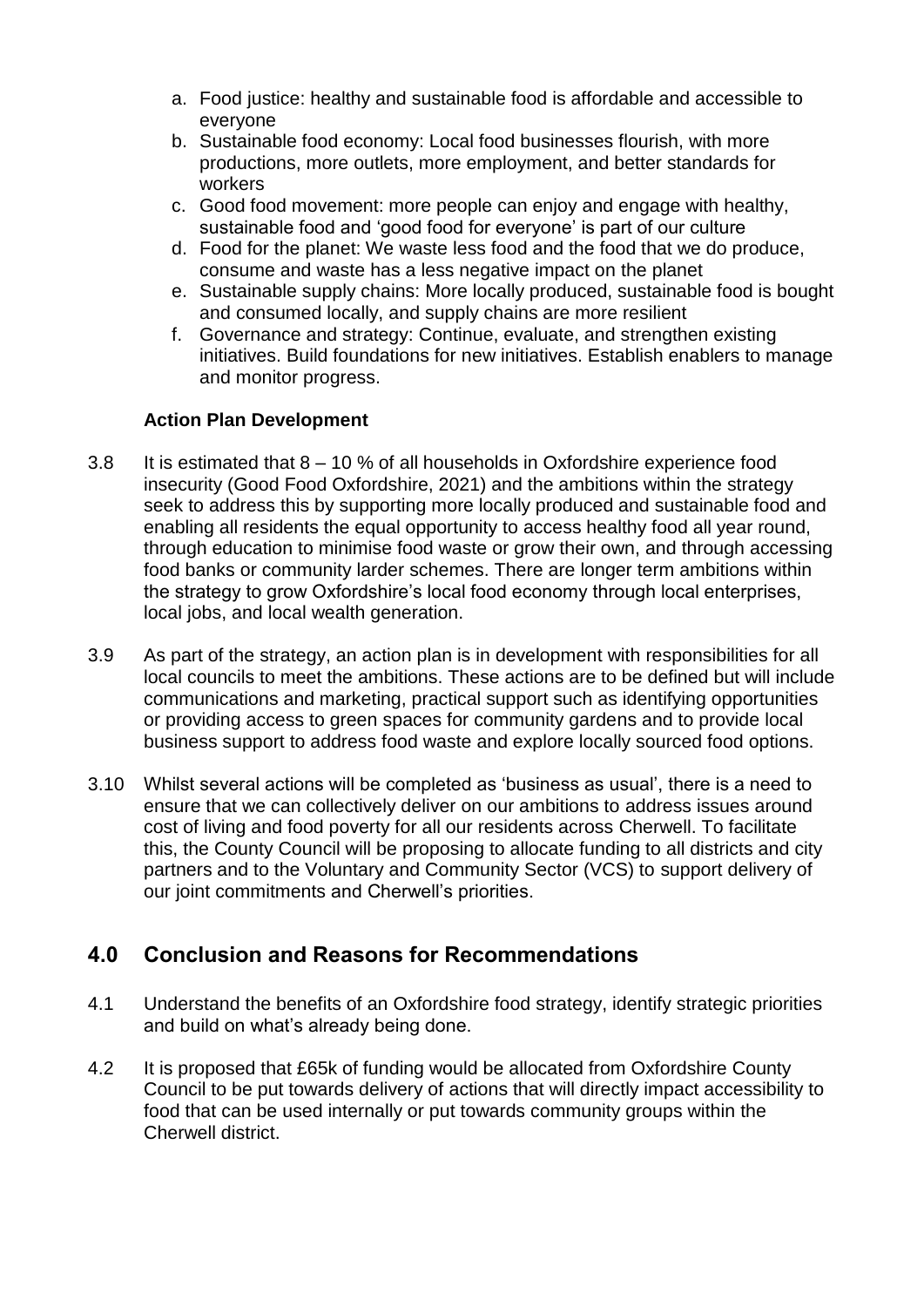## **5.0 Consultation**

Consultation completed August – October 2021 to develop the draft strategy as detailed in paragraph 3.2

## **6.0 Alternative Options and Reasons for Rejection**

6.1 The following alternative options have been identified and rejected for the reasons as set out below.

Option 1: Not to endorse and commit to the Oxfordshire Food Strategy and continue only to be a member of the Cherwell Food Network. This however would go against the Cherwell Food Networks ambition to expand its work and impact in the district, becoming more joined up in the bigger picture of food and allowing it to grow alongside a Food Strategy for Oxfordshire. improving food options for many residents and joining up actions with other partners to strengthen the system through reducing food waster, growing projects, and community action.

### **7.0 Implications**

### **Financial and Resource Implications**

7.1 Resources are imbedded in current plans and programmes, existing staff team will make the best use of County Council resources.

Comments checked by: Kelly Wheeler - Finance Business Partner 01295 221570 [Kelly.Wheeler@Cherwell-DC.gov.uk](mailto:Kelly.Wheeler@Cherwell-DC.gov.uk)

### **Legal Implications**

7.2 No formal legal agreement will be in place to endorse and commit to the Oxfordshire Food Strategy

Comments checked by: Shahin Ismail - Interim Monitoring Officer, [Shahin.Ismail@cherwell-dc.gov.uk](mailto:Shahin.Ismail@cherwell-dc.gov.uk)

### **Risk Implications**

7.3 Not successfully delivering the developed action plan and ambition for Cherwell which has £65k funding attached. This could have a reputational risk if the Oxfordshire Food Strategy is not delivered.

Comments checked by: Celia Prado-Teeling - Interim Assistant Director – Customer Focus 01295 221556 [Celia.Prado-Teeling@cherwell-dc.gov.uk](mailto:Celia.Prado-Teeling@cherwell-dc.gov.uk)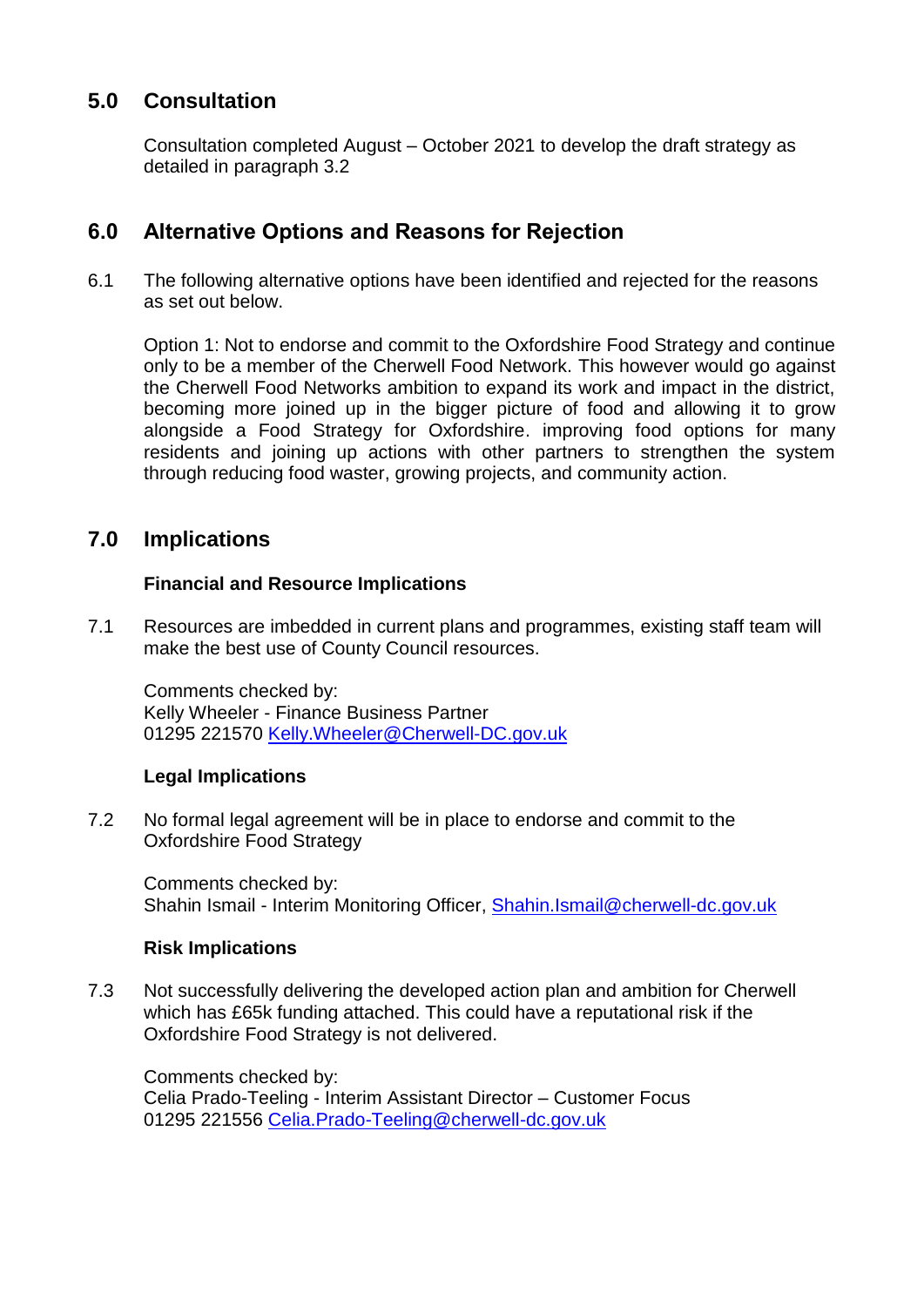#### **Equalities and Inclusion Implications**

7.4 The Oxfordshire strategy will be fully accessible and support all residents in Cherwell. An Equalities and Climate Impact Assessment is not required to be completed at this stage.

Comments checked by: Celia Prado–Teeling - Interim Assistant Director – Customer Focus 01295 221556 [Celia.Prado-Teeling@cherwell-dc.gov.uk](mailto:Celia.Prado-Teeling@cherwell-dc.gov.uk)

#### **Sustainability Implications**

7.5 The Food Strategy will advance the council's climate and sustainability commitments. The strategy will prioritise an action to embed healthy, sustainable local food principles and targets within institutional catering, link food to net zero targets, and promote accreditation schemes such as Food for Life, Fairtrade and Sustainable Restaurant Association.

Comments checked by: Sandra Fisher-Martins - Programme Manager, Climate Action [Sandra.Fisher-Martins@cherwell-dc.gov.uk](mailto:Sandra.Fisher-Martins@cherwell-dc.gov.uk)

### **8.0 Decision Information**

| <b>Key Decision:</b>            |    |
|---------------------------------|----|
| <b>Financial Threshold Met:</b> | No |

**Community Impact Threshold Met: No**

### **Wards Affected**

All

### **Links to Corporate Plan and Policy Framework**

As outlined in paragraph 3.5

#### **Lead Councillor**

N/A

### **Document Information**

#### **Appendix number and title**

• Appendix 1 Draft Oxfordshire Food Strategy

**Background papers** None